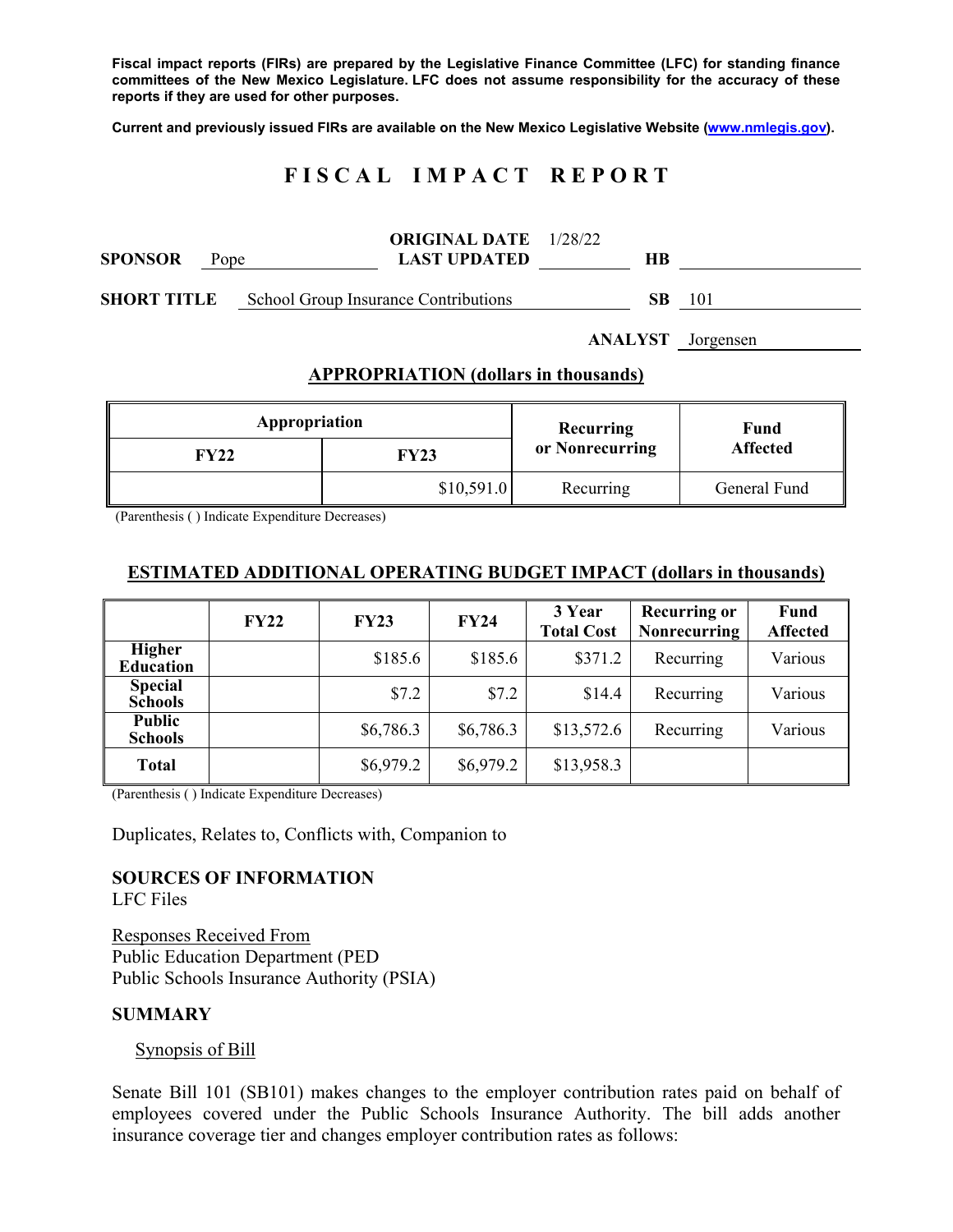| <b>NMPSIA Current</b> |                       |  | <b>SB101</b>         |                       |  |
|-----------------------|-----------------------|--|----------------------|-----------------------|--|
| <b>Annual Salary</b>  | <b>Employer Share</b> |  | <b>Annual Salary</b> | <b>Employer Share</b> |  |
| < 15.000              | 75%                   |  | < 25,000             | 80%                   |  |
| 15,000-20,000         | 70%                   |  | 25,000-30,000        | 75%                   |  |
| 20,000-25,000         | 65%                   |  | 30,000-35,000        | 70%                   |  |
| $25,000+$             | 60%                   |  | 35,000-40,000        | 65%                   |  |
|                       |                       |  | $40.000+$            | 60%                   |  |

SB101 affects only those employees covered under PSIA and does not apply to those covered under Albuquerque Public Schools.

The effective date of this bill is October 1, 2022.

# **FISCAL IMPLICATIONS**

The appropriation of \$10.6 million contained in this bill is a recurring expense to the general fund. Any unexpended or unencumbered balance remaining at the end of fiscal year 2023 shall revert to the general fund.

PSIA found the cost to increase the employer contributions would result in the following differences across plan participants:

|               |                       | <b>Current Employer Contributions</b>                      |         |           |           |  |
|---------------|-----------------------|------------------------------------------------------------|---------|-----------|-----------|--|
| <b>Salary</b> | <b>Employer Share</b> | <b>Higher Ed</b><br><b>School</b><br><b>Other</b><br>Total |         |           |           |  |
| $<$ 15.000    | 75%                   | 11.0                                                       | -       | 2,281.4   | 2,292     |  |
| 15,000-20,000 | 70%                   | 50.4                                                       |         | 13,729.8  | 13,780    |  |
| 20.000-25.000 | 65%                   | 323.8                                                      | 5.3     | 11,863.4  | 12,193    |  |
| $25,000+$     | 60%                   | 16,803.3                                                   | 1,887.8 | 158,387.8 | 177,079   |  |
| <b>Total</b>  |                       | 17,188.5                                                   | 1,893.2 | 186,262.4 | 205,344.1 |  |

|                   |                       | <b>Proposed Employer Contributions</b> |         |               |           |
|-------------------|-----------------------|----------------------------------------|---------|---------------|-----------|
| <b>Salary</b>     | <b>Employer Share</b> | <b>Higher Ed</b>                       | Other   | <b>School</b> | Total     |
| < 25,000          | 80%                   | 404.7                                  | 6.5     | 31.991.4      | 32.403    |
| 25.000-30.000     | 75%                   | 692.3                                  | 51.2    | 10.475.9      | 11.219    |
| 30.000-35.000     | 70%                   | 1.496.0                                | 27.3    | 5.647.8       | 7.171     |
| 35.000-40.000     | 65%                   | 1.791.8                                | 93.5    | 4.212.6       | 6,098     |
| $40.000+$         | 60%                   | 12.989.4                               | 1.721.9 | 140,721.0     | 155,432   |
| Total             |                       | 17,374.1                               | 1.900.4 | 193,048.8     | 212,323.3 |
|                   |                       |                                        |         |               |           |
| <b>Difference</b> |                       | 185.6                                  | 7.2     | 6.786.3       | 6.979.2   |